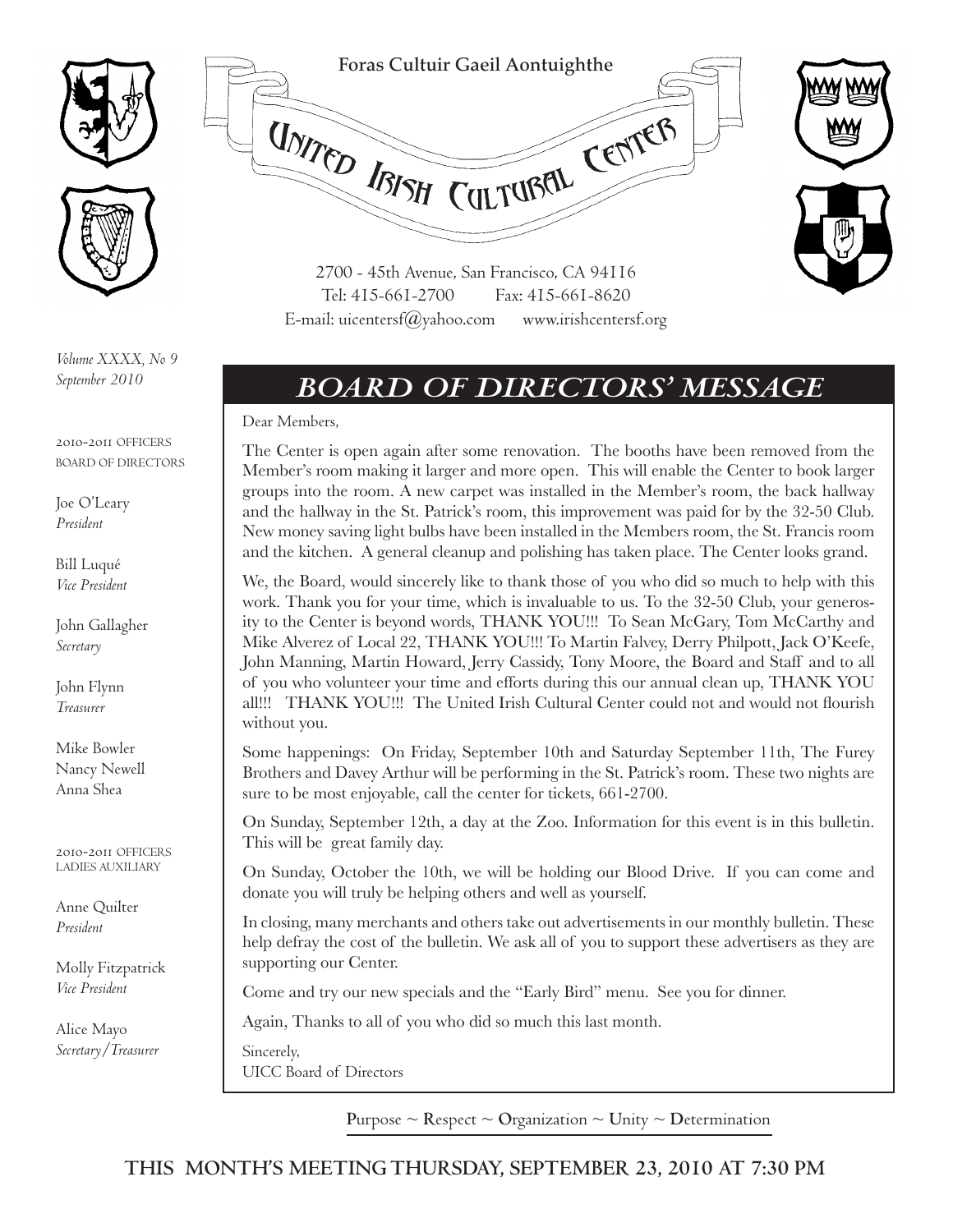# *Thursday night dinner club*

The next Thursday Night Dinner will be September 16. No-host cocktails start at 5:30 pm and dinner will be served at 6:00 pm. The price is \$20.00 per person. Dinner includes soup or salad, your choice of Lamb Shank or Trout, dessert and coffee or tea. The tax and tip is included in the price. Please make your reservations early with Phyllis O'Connor at 650/878-5986 or Alice Mayo at 415/584-6334. Reservations close on Sunday, September 12.

— Anne Quilter and Molly Fitzpatrick, *Co-Chairpersons*

## *ladies auxiliary*

Our next meeting will be Tuesday, September 14 at 6:30 pm. We will discuss future activities. All ladies welcome.

— Anne Quilter, *President*

## *Silver Gaels*

Our next Silver Gael's lunch will be Friday, September 10 @ 12:30 pm. Everyone is welcome. Please make reservations with the Center 415/661-2700. Our River Rock Casino trip is Monday, September 20. See info within this bulletin.

— Anne Quilter

# *32/50 club*

# **The 32/50 Drawing held on July 22, 2010**

The winning combination was Tennessee & Tyrone held by the 32/50 Club

- 32/50 Club 32/50 Club 32/50 Club Kathleen Walker Joe/Bridget Byrne\* Sean/John Callan\* Daniel Casey Hugh Duggan Cynthia Foster Josephine Hughes Patricia Keller Rose Kennedy John S. O'Keeffe\* Frances Porter Blanche Raven
	-
- 32/50 Club 32/50 Club 32/50 Club Kathleen/Anne Burke\* Jean Dusil M/M Jimmy Fergus James Flannery Kerry/Julia Fitzgerald Denis Moroney Sean Morris Sarah Mulkerrins Patrick/Fergus Greene Jim Jr/Cathie Mullan Ellen M. Murphy Patrick O'Grady Daniel/Margaret Gavney

#### Congratulations to all the \$100 winners!

\* Received an additional \$50 for being present.

If you would like more information about the 32/50 Club please leave a message for the 32/50 Committee at (415) 661- 2700, ext. 305.

## **Brennan & Associates Insurance Brokers**

**License No. 0649629**

**Thomas J. Brennan Business Insurance Specialists**

800-826-5550

 2200 Powell Street, Suite 1225 Emeryville, CA 94608

# **Law Offices of Jack Riordan**

#### Kerry Riordan Sykes\* Maureen S. McFadden

\*Certified Specialist in Estate Planning, Trust & Probate Law by the State Bar of California Board of Legal Specialization

> 377 West Portal Avenue, San Francisco, CA 94127 (415) 661-9050

> > Free Initial Consultation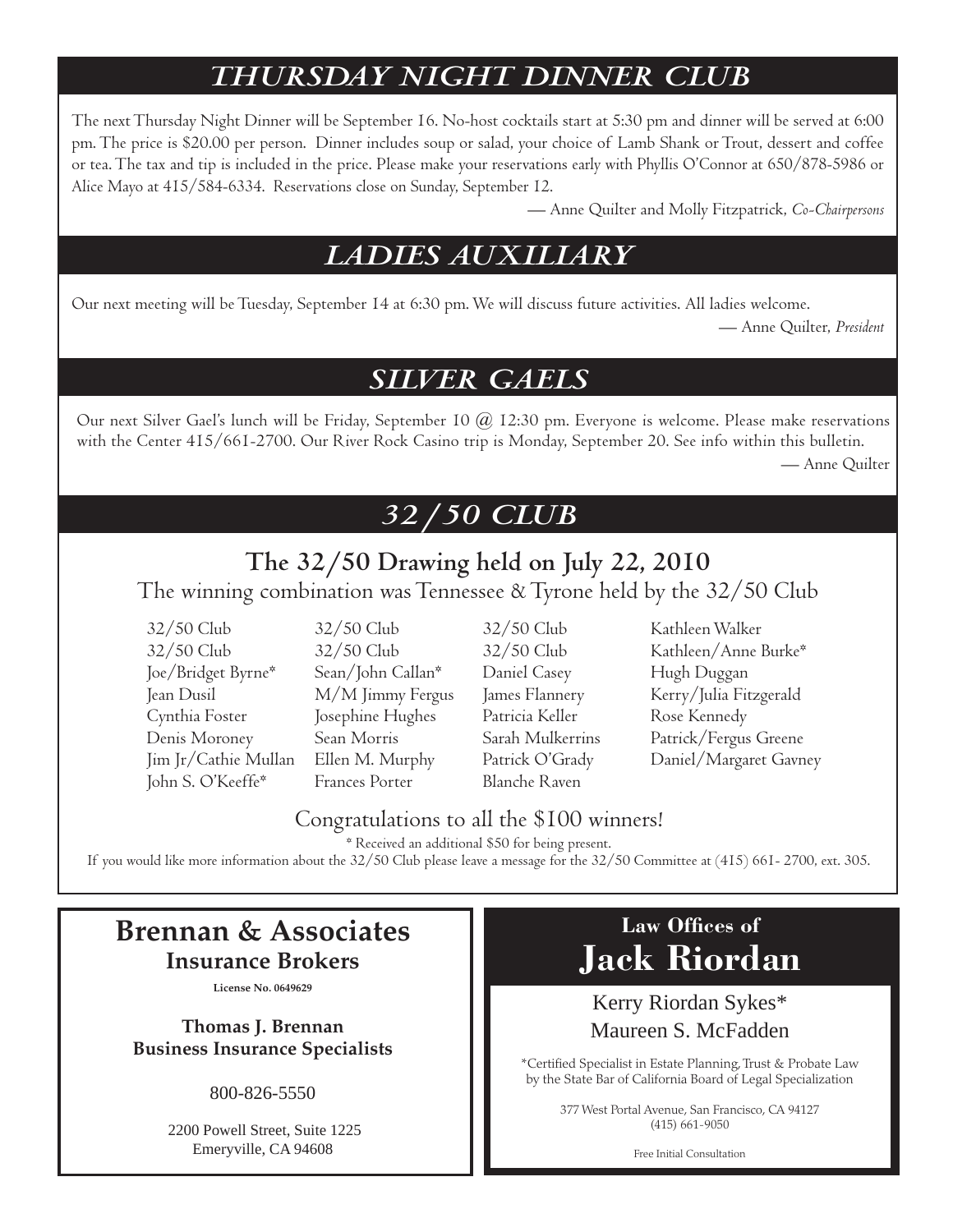# *September Calendar Music at the Bar*

#### **September 5, SUNday**

**• GAA Games ~ AIS Hurling Final**  on big screen  $\omega$  the Center  $\sim$  Time TBA

#### **September 9, THURsday**

**• Set Dancing Classes ~ 7:30pm - 9:30pm** For info call Josephine Brogan 415/681-4803

#### **September 10, FRIday**

- **Silver Gaels Lunch ~ 12:30pm** For info call the Center 415/661-2700
- **The Fureys & Davey Arthur ~** *See Ad*

#### **September 11, Saturday**

**• Study Group Ancient Irish Mysteries of Ireland** 2:00pm - 4:00pm ~ UICC Board Room Everyone welcome. For information contact Jo Coffey  $415/585-6506$  or email: coffey.jo $@g$ mail.com

**• The Fureys & Davey Arthur ~** *See Ad*

#### **September 12, Sunday**

**• UICC Day at the ZOO ~** *See Ad*

#### **September 16, Thursday**

- **Thursday Night Dinner ~ 6pm** No-host cocktails 5:30pm and dinner 6pm Reservations required. Call Phyllis O'Connor 650/878-5986 or Alice Mayo 415/584-6334.
- **Set Dancing Classes ~ 7:30pm 9:30pm** For info call Josephine Brogan 415/681-4803

#### **September 17, Friday**

**• "Fighting Words: The Write to Right"** ~ *See Ad*   **An Evening with Roddy Doyle,** *novelist and screenwriter* 

#### **September 19, SUNday**

**• GAA Games ~ AIS Football Final**  on big screen  $\omega$  the Center  $\sim$  Time TBA

#### **September 22, Wednesday**

**• UICC/ICCC Luncheon ~12 pm ~** *See Ad*  **415/661-6558 for more information**

#### **September 23, THURsday**

- **GENERAL MEETING ~ 7:30pm**
- **Set Dancing Classes ~ 7:30pm 9:30pm** For info call Josephine Brogan 415/681-4803

#### **September 30, THURsday**

**• Set Dancing Classes ~ 7:30pm - 9:30pm** For info call Josephine Brogan 415/681-4803







**SATURDAY** 4 Kevin Roche & Pat Hamilton **SATURDAY 11 Ben Hunter** SATURDAY 18 Comhaltas SATURDAY 25 Michael Foley Trio

# It's September

and the UICC Dining Room is offering an "Early Bird Special" dinner for \$16.50, from 5pm to 6:30pm. Please call Jennifer at the UICC for all the details. (415) 661-2700.

### Children's **Fiddle** Classes

Wednesday • 5:30pm - 7:30pm *Beginners & Intermediate - Kristina Ben Arab, Teacher*

Irish **Bodhran** Classes Wednesday • 5:30pm - 6:30pm

*for the Young & Old -Cormac Gannon Teacher* 

#### Children's **Tin Whistle** Classes Thursday Night • 7pm - 8:30pm *Beginners & Intermediate - Bruce Culbertson, Teacher*

# Irish **Language** Classes

Saturday **Adults** • 10:30am - 1:30pm *Imelda White, Teacher*

*For more information contact Josephine Brogan at 415/681-4803 or email josephinebrogan@yahoo.com \*Pre-registration AND Payment is required to secure a place in class. Classes are sponsored by Comhaltas*

#### **October 1st - 3rd**

*~ Save the Date ~*

 $\lambda$ 

₹

Irish Immersion Weekend with Nikki Ragsdale Irish language no matter what your level Save the Date For info call Nikki 510/881-0285 **October 6th** IIPC Senior Luncheon Mass @12 noon - Fr. Brendan Lunch and light entertainment **October 10th** Blood Drive **October 29th** Jon Kenny Shows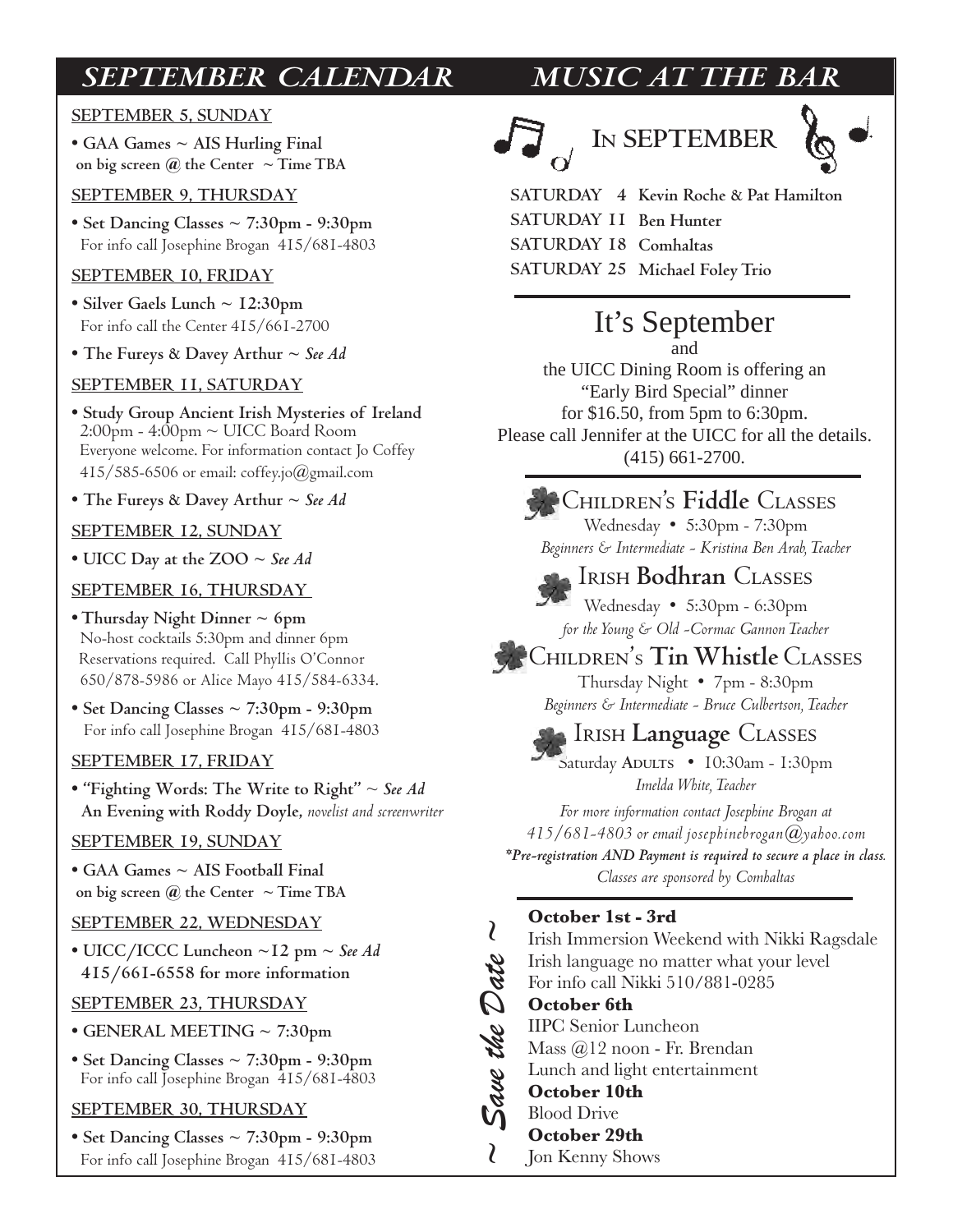# *Membership corner*

#### *uicc\_membership@yahoo.com*

 September is the time for returning to school, for telling/hearing tall tales about vacation adventures and for saying adieu to the SF summer weather, which this year definitely reminds us of Mark Twain's famous saying that "the worse winter he ever spent was a summer in San Francisco" Enjoy the beautiful September weather!

#### **MEMBERSHIP NEWS**

Heartfelt condolences to the families of members who passed: *Margaret (Joe) Casey, Eileen Conlon, Thomas Flynn, Joe Galligan, Anne (Nancy) Kenny* And to members who lost their loved ones: *Rose Linehan* on the death of her son, Dan Linehan and to *Pat McCarthy Geramoni,* on the death of her husband, Steven on 7/30/10.

Welcome to NEW members: *Linda D. Ryan*

Welcome to TRANSFER Members: *Siobhan Theresa Marie Brosnan, Margaret Craig, Bernard Joseph Curran, Eamon A. Daly, Mary Duffy, Catherine Fama, Patrick J. Fitzgerald, Catherine Hickey, Michael McFadden Hogue, Siobhan McDonagh, Margaret Devlin McKelvie, Amy Irene Mead, Iveta Moore, Michael C. Murphy, Maureen O'Driscoll, Martin Timothy O'Flaherty, Peggy O'Grady, Tevaite O'Neill, Austin Daniel Petersen, Maureen Puccinelli, Sara Lynn Scudder-Baldwin, Mary Kathleen Slane, Morgan Paul Smith, Megan C. Sullivan, Vivian J. Sullivan, Jackie Walley, Eileen Walsh, Robert Whitelock*

How lovely to see all the new/transfer members. Although the Center was closed for a couple of weeks to spruce up the facility during August, the UICC community continued to gather for both sad and joyful occasions-sadly for all too many funerals, for working together to improve and renovate the Center, for a sun filled day of picnicking and all round fun at McNear's Beach, and for a lovely and very well attended retirement party for Roger Gargano, organized by members *Valerie McGrew, Dennis O'Connor and Mary O'Sullivan*-also, thanks to the staff at UICC for providing excellent service at the party, showing many visitors how great an event at the Center can be.



*Thanks for the hours and years of tireless dedication. August is always a special month for volunteerism at the UICC-this year is no different-more to follow in the next edition of the newsletter.*

(The work was not completed at the time the newsletter was prepared for more detailed info.)

**B Street Boxing presents San Francisco Showdown @ the Irish CUltural Center Ireland's Best** *VS* **California's BEST**

**September 24, 2010 Doors open @ 6:00pm match starts @ 7:00pm**

**More Info: bstreetboxing.com Eddie Croft: 650-279-4490**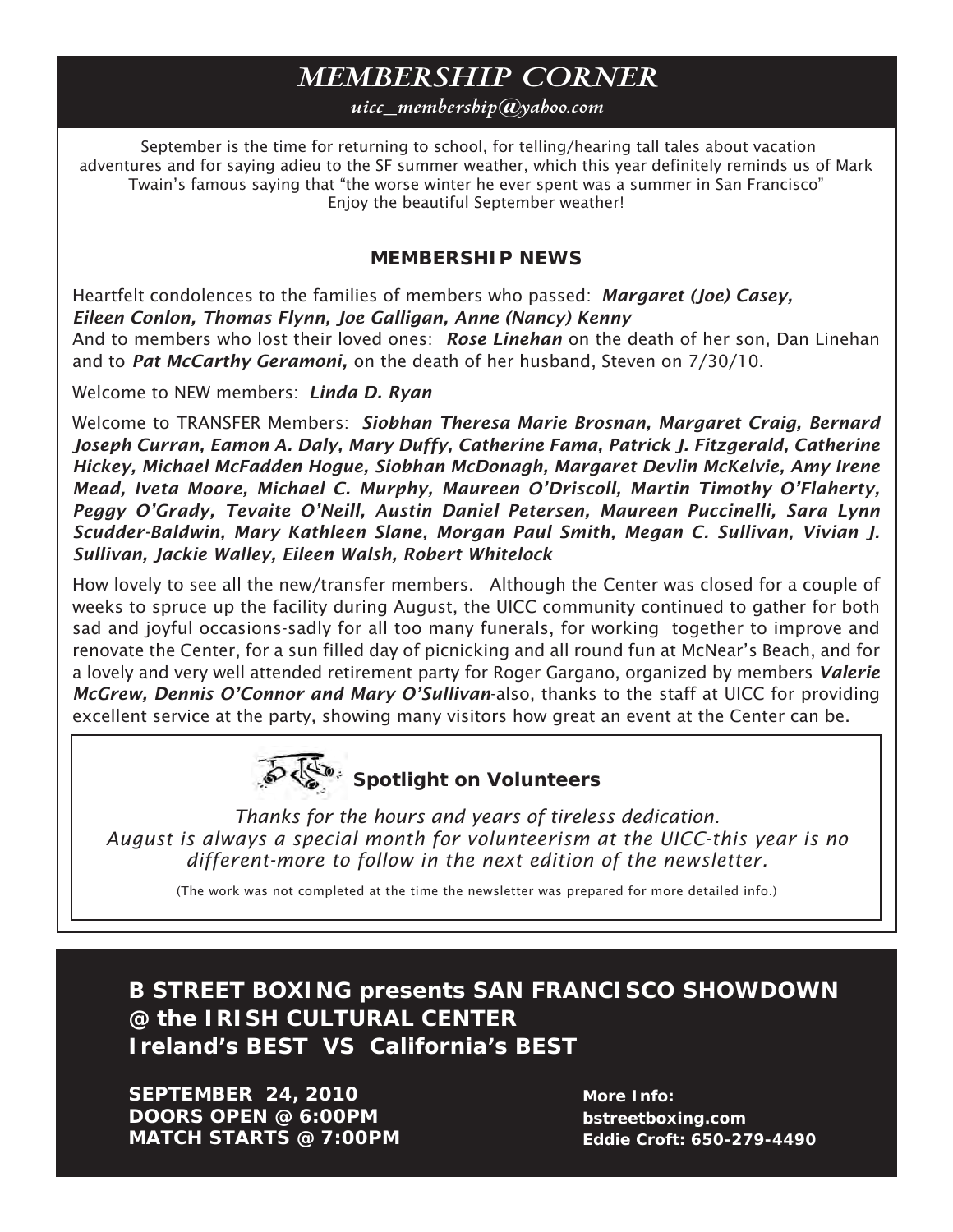

# *San Francisco Zoo tickets are* **FREE***\*\**

 *\*\*number of tickets are limited* 

*Call the UICC and reserve as soon as possible – First Come, First Served*

 *Docent-lead talk begins at* **1.30pm** *(SHARP!) Come and have* **Brunch** *at the Center before joining the tour…*

FAMILY BRUNCH \$25/family 0f 4, OR \$10/adult, \$5/child

**Call UICC (Jennifer) to make brunch reservation AND reserve your ZOO tickets. (415)661.2700**

*\*\*Number of tickets are limited so call UICC and reserve as soon as possible – First Come, First Served.* 

*The group meets inside Zoo entrance in front of Education Bldg. (50ft from front entrance).*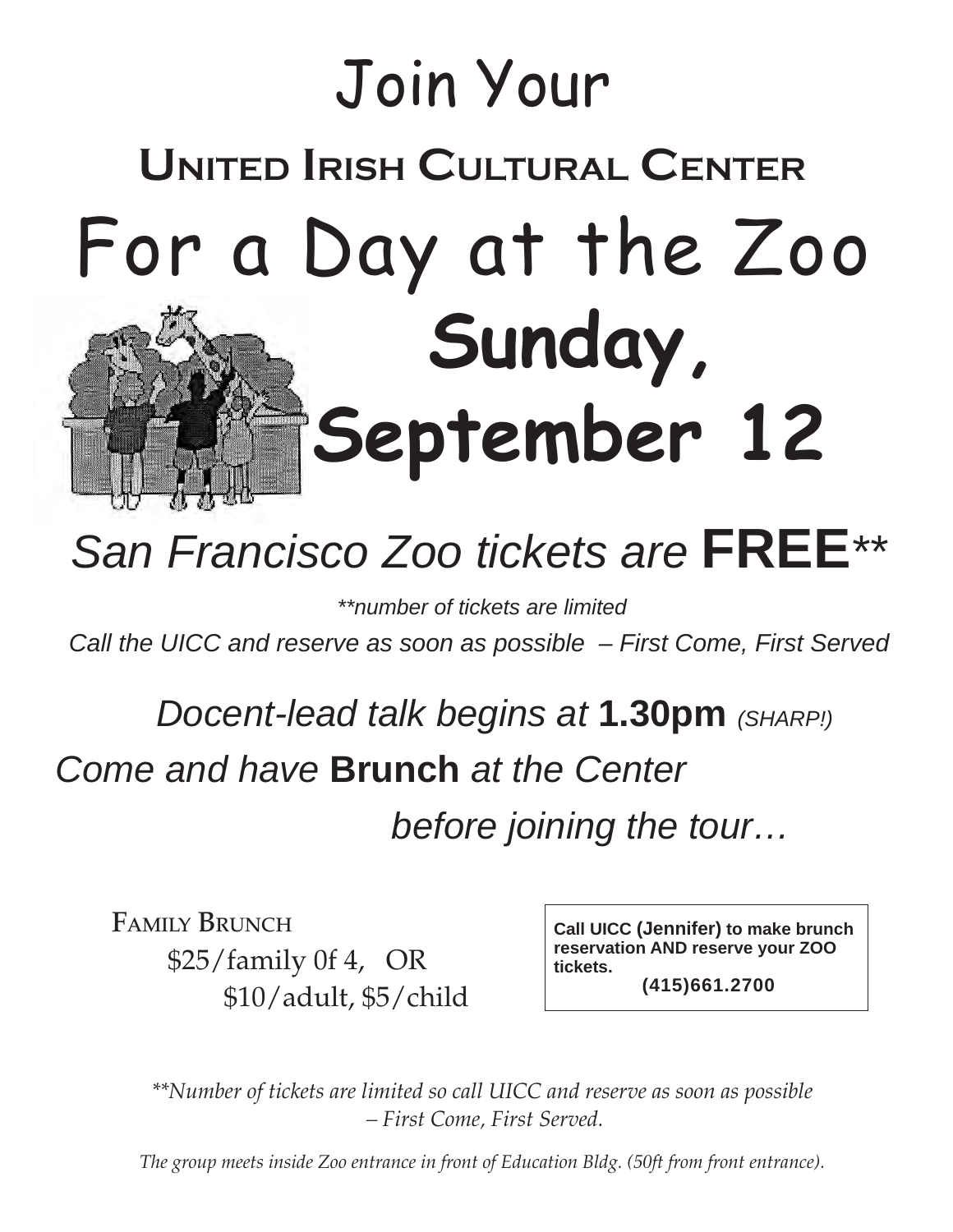## The Irish Literary & Historical Society of the San Francisco Bay Area **AND**

The Irish Cultural Centre of California

Invite you to attend

## **"FIGHTING WORDS: THE WRITE TO RIGHT" AN EVENING WITH RODDY DOYLE**

Friday, September 17, 2010, 7:30 p.m.

United Irish Cultural Center 2700 45th Avenue, San Francisco

Irish novelist, dramatist, and screenwriter Roddy Doyle will talk about the creative process and "Fighting Words," the open and innovative creative writing center he recently established in North Dublin for students of all ages to develop their writing skills and explore their love of writing. All tutoring at the center is provided free, and students have produced some extraordinary work in a short time.

*\*This is a Special Benefit Event:*

*All proceeds will support the work of Ireland's "Fighting Words"*

**Ticket Donation** *(tax deductible)* Advance Tickets \$20 At the door \$30 (if space available)

#### **Advance Ticket Purchase**

➢ **Online:** visit www.ILHSsf.org Online sales close at noon Friday, September 17th. If possible, please purchase tickets online, thank you.

➢ **By mail:** Checks payable to I. L. H. S. must be received by Tuesday, September 14th.

Leslie Murdock, Treasurer, ILHS 58o Tahoe Terrace Mountain View, CA 94041

For more information please visit www.ILHSsf.org or call 650-969-2723.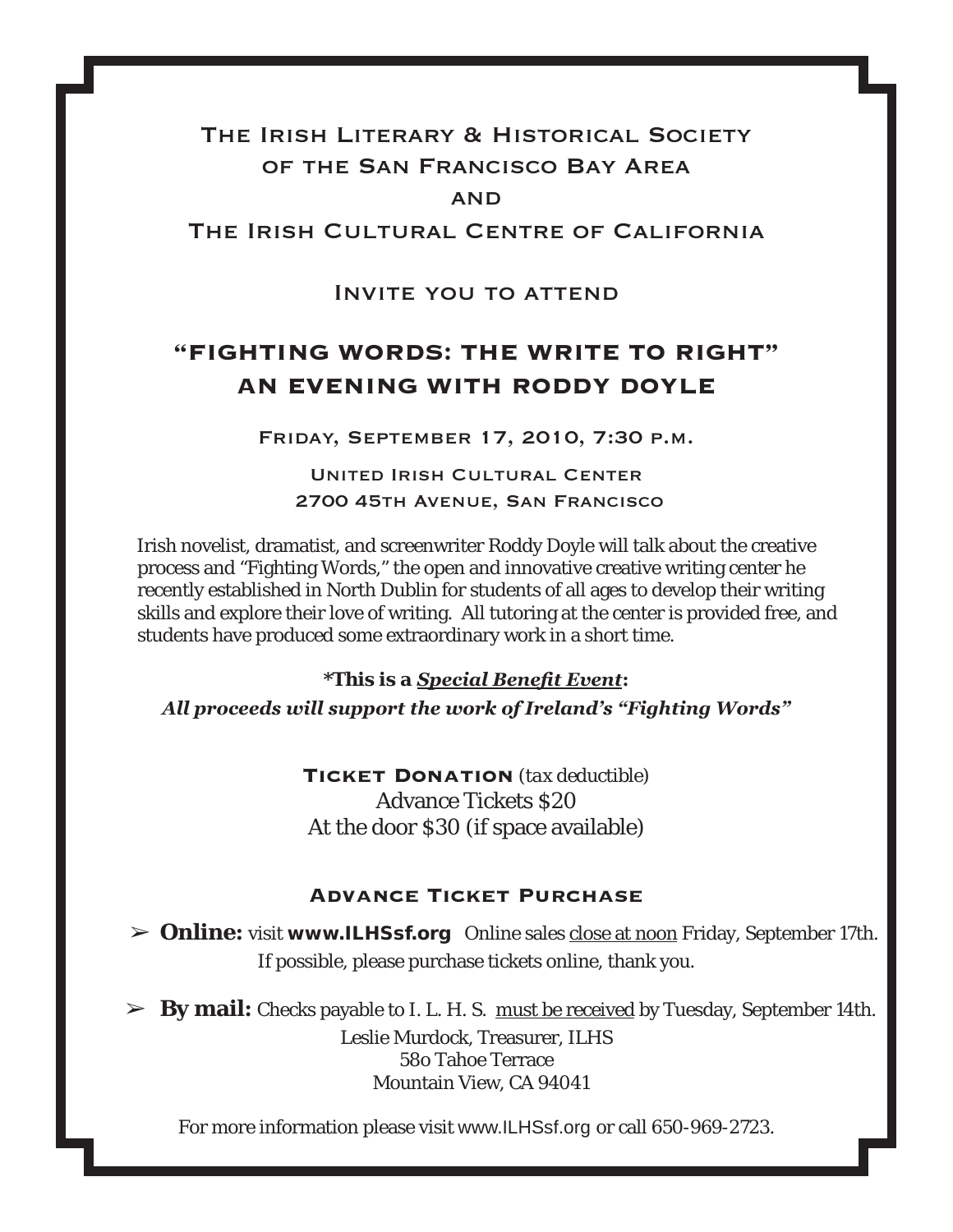# **Fall Concert Series at the UICC** presented by Glenquin Productions



# The Fureys & Davey Arthur

**Also Appearing Odie McLaughlin-San Francisco Ken O'Malley-Los Angeles** 

# Live-Sept 10th & 11th

**AdvanceTickets Now On Sale** at the UICC Price \$60.00

OCTOBER 2010

**Irish Comedian**  $ON$ **KENNY** LIVE

# **Re-scheduled** Concert

Friday Oct 29th

Advance **Tickets Price \$45.00** 



DECEMBER 2010



"Christmas In Ireland Tour"

LIVE AT THE CENTER Friday-Dec 10

> **Advance Tickets** On Sale Soon **Price \$45.00**

UICC Members get \$5.00 off each concert ticket purchase! Not a Member? Become one today! http://www.irishcentersf.org/membership.html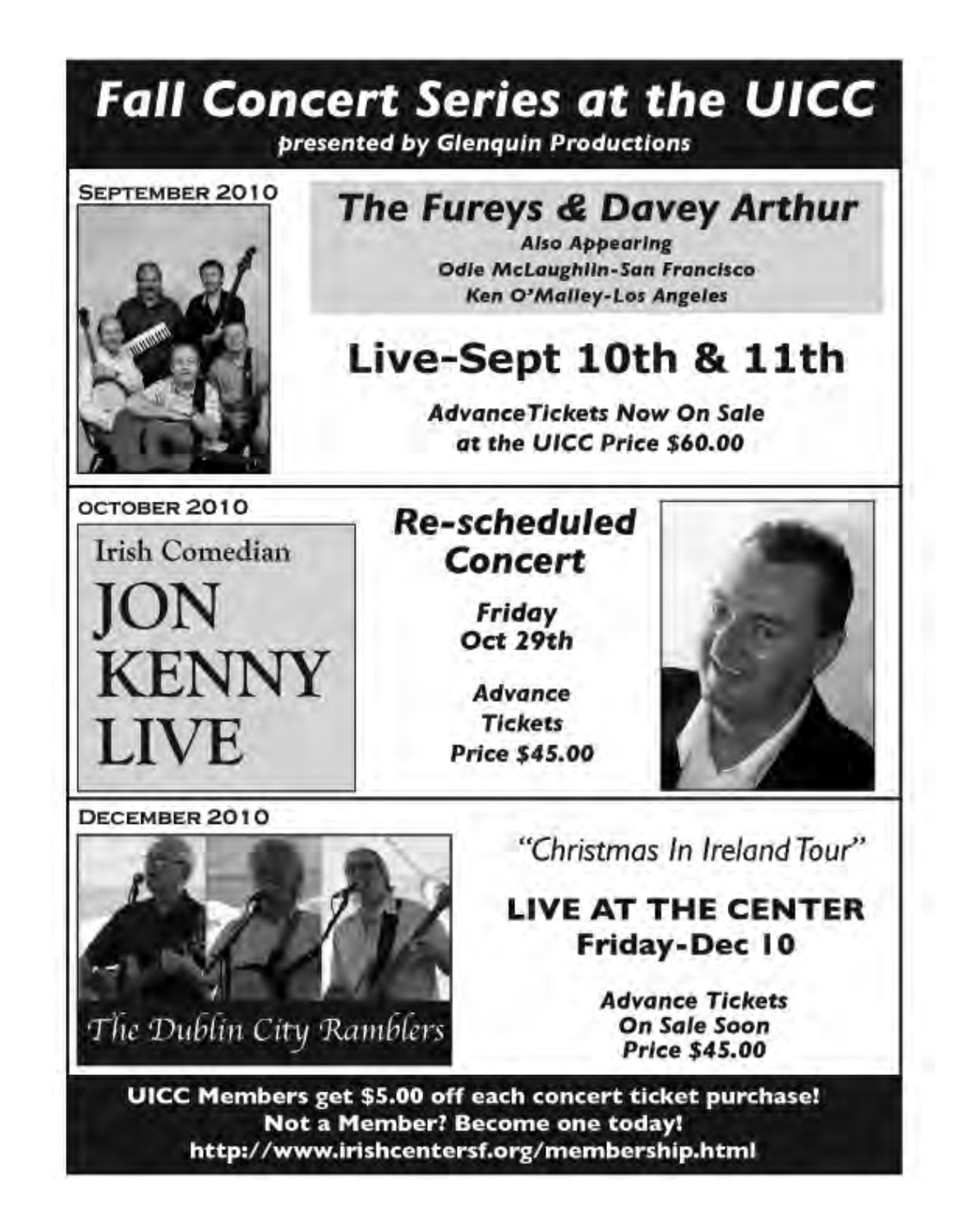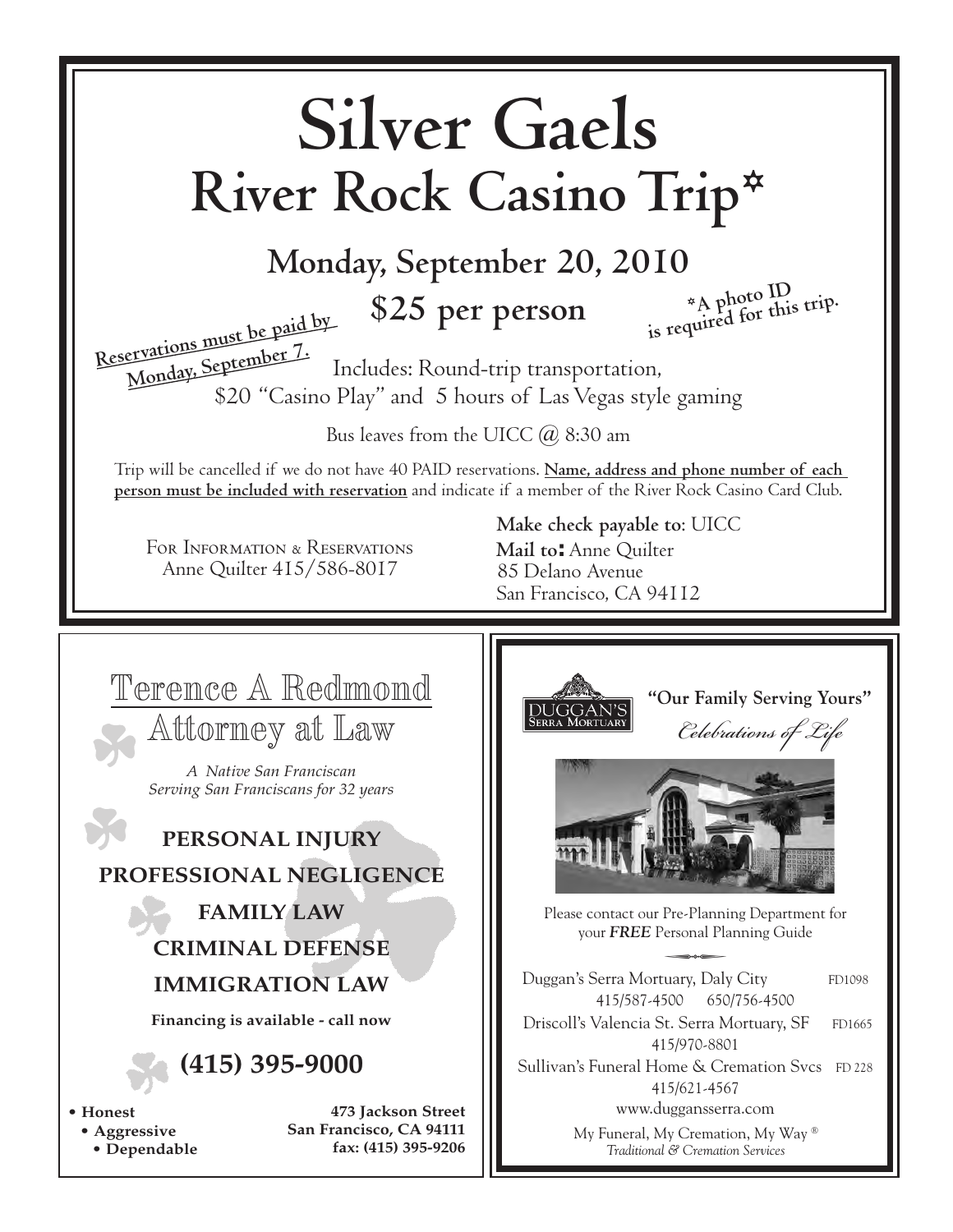# Explore Ireland and Irish America AT THE PATRICK J. DOWLING LIBRARY

The First All-Irish Library in the U.S.  $\sim$  Wendy King, Librarian

Library Hours: Thursday, Friday and Saturday 1:30 – 4:30 p.m.

Website: www.icccsf.org and www.irishcentersf.org • Phone: (415) 661-2798 • E-mail: library@irishcentersf.org It is advised to e-mail or call before coming as the library is sometimes unexpectedly closed.

#### **NEW BOOKS**

*Across the Atlantic Emigrating from Moville and Derry.* The Donegal County Council and archivists from Derry City Council's Museum Service collaborated in compiling this unique resource consisting of articles relating to the history of emigration from Derry and Donegal to Canada, written by some well-known local historians and academics. From 1815 to 1845 (before the Famine), approximately 1 million Irish immigrated to North America, with 80% of them landing in Canada. The rising population combined with the end of the Napoleonic wars in 1815 led to depressed economic conditions in Ireland, causing many farmers and rural tradesmen to seek employment opportunities across the Atlantic. Also included are the various helpful library resources in Donegal as well as databases and websites. This is an invaluable tool for those researching their Irish family members who immigrated to North America in the early 19th century. A big thank you to archivist Niamh Brennan of the Archives Service, Donegal County Council, who kindly sent this publication to the library.

*Memories of Dungloe* by Patrick Campbell. A fascinating account of growing up in Dungloe, Co. Donegal, in the 1940s and 1950s illustrating the effects of World War II on the community, the relationship between Protestants and Catholics, recycling, ghosts, superstitions, and the island Innisfree. Campbell is the great-nephew of Alexander Campbell, the Molly Maguire member who was hanged in 1877 for conspiring to kill mining officials. Also available in the library is *A Molly Maguire Story*, the author's investigation as to whether his great uncle was guilty or innocent.

#### **BOOK ON Galway's HISTORY**

*The History of the Town and County of the Town of Galway from the Earliest Period to the Present Time* by James Hardiman. Tracing Galway's history up to 1820, this book is a fascinating window to the histories of the ancient families of Galway, the city's constitution and government, commerce, trade, public buildings, markets, charitable institutions, churches, and education. Also included are old maps of the city and the 1691 siege, as well as the 1657 land survey. I was interested to learn that Morris is one of the ancient Galway families, for my great grandmother was a Morris.

#### **THE IRISH COUNTRYSIDE**

Frank Mitchell's *The Book of the Irish Countryside* explores the Emerald Isles' peat lands, woods, mountains, rivers, wetlands as well as the plants and animals. This book also discusses the history of the Irish landscape and the human imprints on the countryside such as stone walls, megalithic tombs, graveyards and gravestones.

#### **NEW LIBRARY VOLUNTEER**

A warm welcome to Samantha Toby, who brings extensive rare book training and experience to the library. After surveying books needing repair, she'll make recommendations and possibly repair some of them.

#### **DEADLINE for October BULLETIN is September 15**

Please call the UICC with questions at 415/661-2700. If you have a specific question contact Adrienne Verreos at Falcon Associates Inc. • tel: 415/468-4130 • fax: 415/468-3549 • email: falconassoc@earthlink.net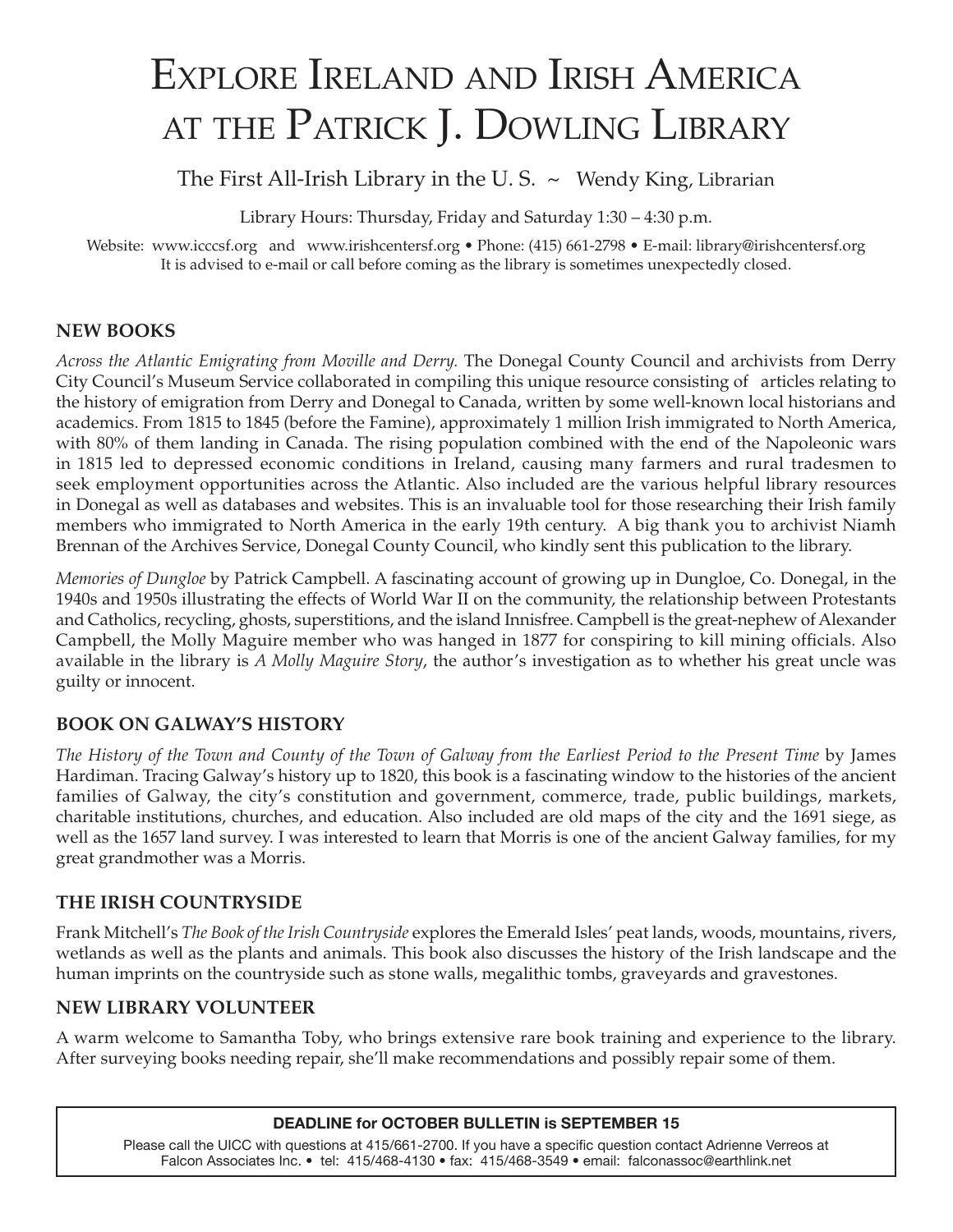

## **YOUR IRISH FOOD HEADQUARTERS in the SUNSET**



**Irish Breakfast served 7 days a week from 7am to 1pm**

JOHN CAMPBELL BAKED GOODS DAILY POTATO BREAD ~ BATCH BREAD ~ BROWN BREAD SCONES ~ MEAT & CHICKEN PASTRIES ~ SAUSAGE ROLLS WINSTON BACON, SAUSAGE AND BOILING BACON



IRISH BACON & SAUSAGES & PUDDINGS

 $GALTER \sim$  DONNELLY  $\sim$  SHANNON

IRISH GOLD BUTTER & SPREAD

CADBURY ~ NESTLÉ ~ MARS ~ IRISH CANDIES & SWEETS ERIN'S ~ KNORR ~ COLEMANS ~ IRISH SOUPS & MIXES

HEINZ ~ BATCHELORS ~ MORTONS

IRISH BEANS & PEAS



BARRY'S ~ LYONS ~ TWININGS ~ IRISH TEAS JACOBS ~ BURTONS ~ MCVITIES

IRISH COOKIES & BISCUITS

MAGNERS ~ STRONGBOW ~ GUINNESS

IRISH CIDERS & ALES



MANY MORE IRISH PRODUCT BRANDS OATFIELDS ~ BIRDS ~ AMBROSIA ~ WEETABIX ~ MCDONNELL'S ~ MCCANN'S ODLUM'S ~ CHEF'S ~ BORLAND'S ~ HP ~ YR ~ BISTO ~ CLUB ~ LUCOZADE  $CIDONA \sim LILT \sim FANTA \sim UNCLE BEN'S \sim DUERR'S \sim FRUITFIELD$ HUNKY DORY'S ~ KING'S ~ GOLDEN WONDER ~ TAYTO'S ~ WALKER'S ~ KP

# **500 Kirkham Street & 9th Avenue PHONE (415)731-0982 FAX (415)731-3043**

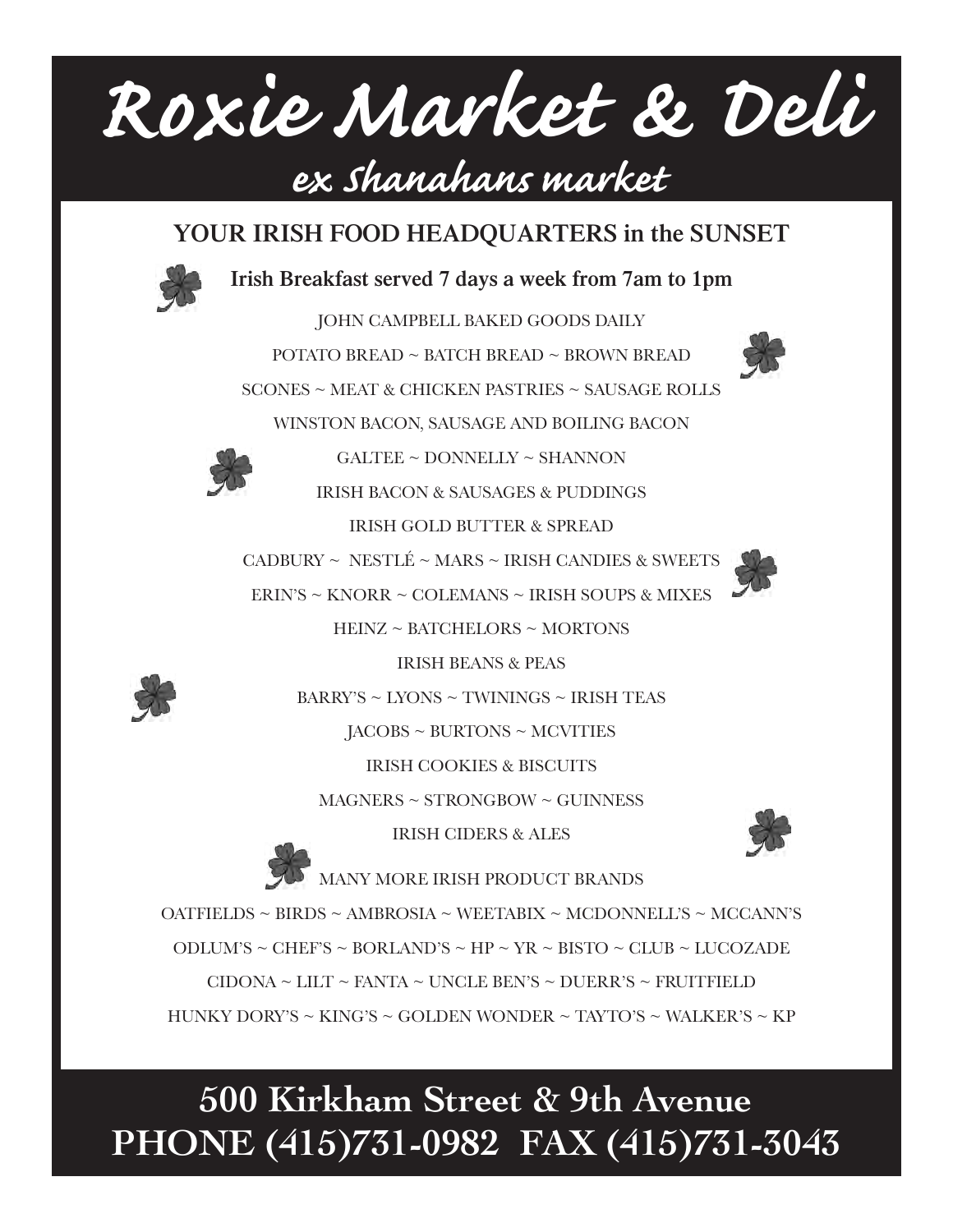

(650) 872-0400

Family owned and operated - with over 25 years of caring experience, fully licensed and accredited.

Please call Bernadette Kennedy - Administrator to arrange a tour of the facility and enjoy a complimentary lunch







# Our Fees:

Offer you much more than superb hotel services. We offer you warmth, caring, friendship, and stimulating, meaningful activities with new friends. All the comforts of home are yours plus the safety and security that comes with having trained, experienced caregivers always at hand, ready to assist - our monthly fees, however, are substantially less than what you would pay elsewhere!

www.bergassistedliving.com

SOUTH **SAN FRANCISCO** 

Lic. #415600306